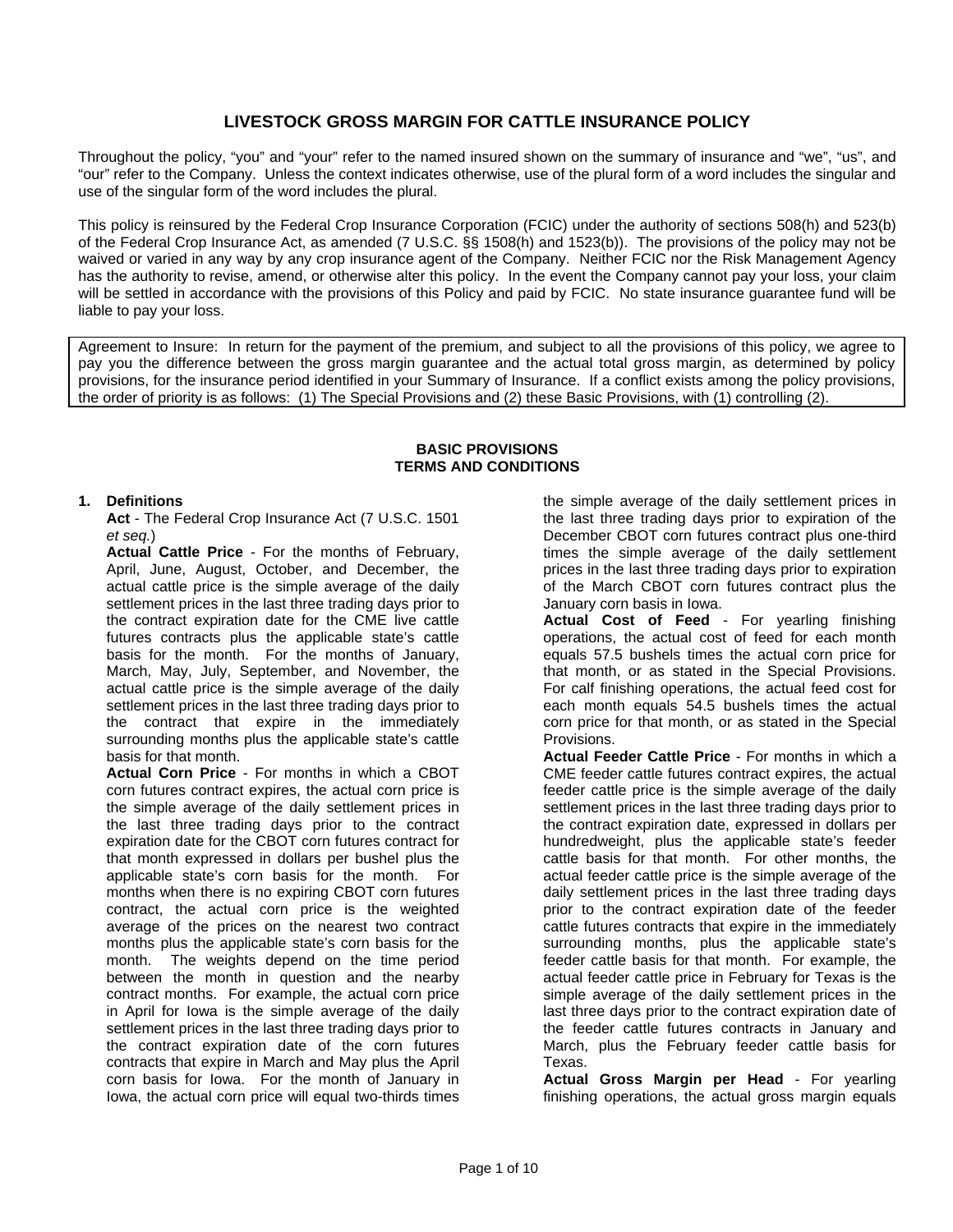the actual cattle price for the month cattle are marketed times the assumed weight of the cattle at marketing of 12.5 hundredweight, minus the actual cost of feed two months prior to that month, minus the actual feeder cattle price five months prior to that month times the assumed weight of feeder cattle of 7.5 hundredweight. For calf finishing operations, the actual gross margin equals the actual cattle price for the month cattle are marketed times the assumed weight of the cattle at marketing of 11.5 hundredweight, minus the actual cost of feed four months prior to that month, minus the actual feeder cattle price eight months prior to that month times the assumed weight of feeder cattle of 5.5 hundredweight. For example, the actual gross margin per cattle for April for a yearling finishing operation is the actual cattle price for April times 12.5 hundredweight, minus the actual cost of feed for February, minus the actual feeder cattle price for November times 7.5 hundredweight.

**Actual Gross Margin per Month** - The actual gross margin per head of cattle for a particular month multiplied by the target marketings for that month.

**Actual Marketings** - The total number of slaughterready cattle sold by you for slaughter for human or animal consumption in each month of the insurance period and for which you have proof of sale. Actual marketings are used to verify ownership of cattle and determine approved target marketings.

**Actual Total Gross Margin** - The target marketings for each month of an insurance period multiplied by the actual gross margin per head for each month of that insurance period and totaled.

**Application** - The form required to be completed by you and accepted by us before insurance coverage will commence.

**Approved Target Marketings** - The maximum target marketings allowed for the designated months of the applicable insurance period. The producer's Target Marketings for any month may not be more than the producer's Approved Target Marketings. Approved Target Marketings will be based on the lesser of farm capacity or underwriting capacity for the ten-month insurance period as determined by the insurance underwriter.

**Assignment of Indemnity** - A transfer of your policy rights, made on our form, and effective when approved by us, whereby you assign your right to an indemnity payment to any party of your choice for the insurance period.

**Calf Finishing Operation** - A type of farm operation that purchases 550-pound calves and feeds them until slaughter.

**Cattle** - Any species of domesticated mammal of the family *Bovidae* commonly grown for beef production. Also referred to as steer or heifer or cow.

**Cattle Basis** - State- and month-specific estimates of differences between local cattle prices and CME live cattle futures prices. See the LGM for Cattle Commodity Exchange endorsement for the values of the cattle basis.

**CBOT** - The Chicago Board of Trade.

**CME** - The Chicago Mercantile Exchange.

**Company** - The insurance company identified on, and issuing, your summary of insurance.

**Consent** - Approval in writing by us allowing you to take a specific action.

**Contract Change Date -** The calendar date by which we make any policy changes available for inspection in the agent's office.

**Corn Basis** - State- and month-specific estimates of differences between local corn prices and CBOT corn futures prices. See the LGM for Cattle Commodity Exchange Endorsement for the values of the corn basis.

**Coverage** - The insurance provided by this policy against insured loss of gross margin as shown on your summary of coverage.

**Crop Year** - The twelve-month period, beginning July 1, and ending the following June 30, which is designated by the calendar year in which it ends.

**Date Coverage Begins** - The calendar date the insurance provided by this policy begins.

**Days** - Calendar days.

**Deductible** - The portion of the expected gross margin that you elect not to insure. Allowable deductible amounts range from zero to \$150 per head in \$10 per head increments.

**End of Insurance Period, Date of** - The date upon which your insurance provided by this policy ceases.

**Expected Cattle Price** - Expected cattle prices for months in an insurance period are determined using three-day average settlement prices on CME live cattle futures contracts and a basis adjustment that varies by month and state. Given the differences in contract structure for CME live cattle futures contracts, only the February, April, June, August, October, and December CME live cattle futures are used in LGM price calculations. For months with unexpired live cattle futures contracts, the expected cattle price is the simple average of the daily settlement prices for the CME cattle futures contract for that month over the last three trading days in the month of the sales closing date expressed in dollars per hundredweight plus the applicable state's cattle basis for that month. For example, for a sales closing date of February 28, the expected cattle price for August in California equals the simple average of the daily settlement prices on the CME August live cattle futures contract over the last three trading days in February plus the August California cattle basis. For months without a live cattle futures contract, the futures prices used to calculate the expected cattle price are the weighted average of the futures prices used to calculate the expected cattle prices for the two surrounding months that have futures contracts plus the applicable state's basis for the month. The weights are based on the time difference between the cattle month and the contract months. For example, for the March 31 sales closing date, the expected cattle price for November in Washington equals onehalf times the simple average of the daily settlement prices on the CME October live cattle futures contract over the last three trading days in March plus one-half times the simple average of the daily settlement prices on the CME December live cattle futures contract for the last three trading days in March plus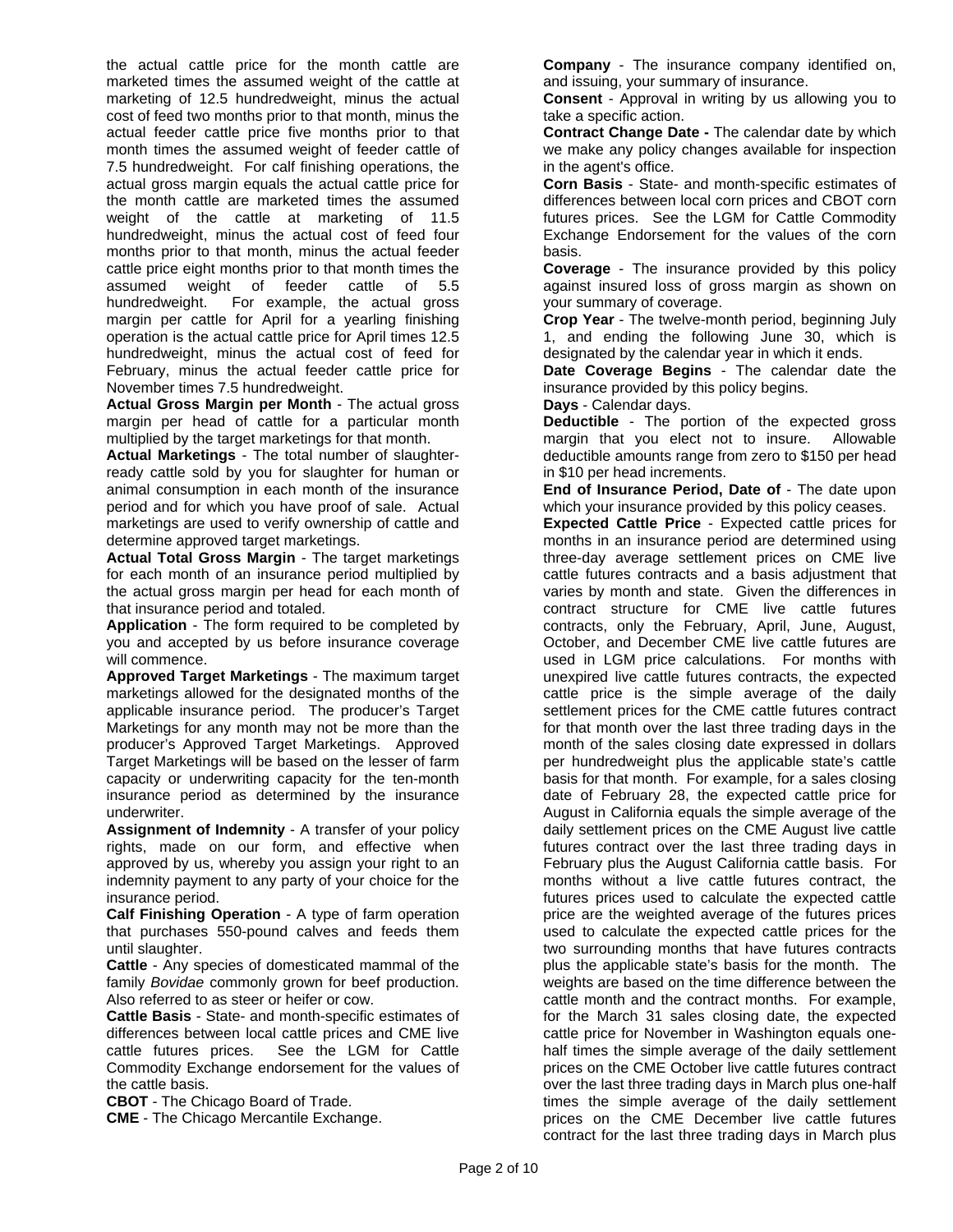the November Washington cattle basis. See the LGM for Cattle Commodity Exchange endorsement for additional detail on exchange prices.

 basis adjustment that varies by month, state, and **Expected Corn Price** - Expected corn prices for months in an insurance period are determined using three-day average settlement prices on CBOT corn futures contracts and a basis adjustment that varies by month and state. For months with unexpired corn futures contracts, the expected corn price is the simple average of the daily settlement prices for the CBOT corn futures contract for that month over the last three trading days in the month of the sales closing date expressed in dollars per bushel plus the applicable state's corn basis for that month. For example, for a sales closing date of February 28, the expected corn price for July in Iowa equals the simple average of the daily settlement prices on the CBOT July corn futures contract over the last three trading days in February plus the July Iowa corn basis. For months with expired corn futures contracts, the expected corn price is the simple average of daily settlement prices for the CBOT corn futures contract for that month expressed in dollars per bushel in the last three trading days prior to contract expiration plus the applicable state's corn basis for that month. For example, for a sales closing date of March 31, the expected corn price for March in Nebraska is the simple average of the daily settlement prices on the CBOT March corn futures contract over the last three trading days prior to contract expiration plus the March Nebraska corn basis. For months without a corn futures contract, the futures prices used to calculate the expected corn price are the weighted average of the futures prices used to calculate the expected corn prices for the two surrounding months which have futures contract plus the applicable state's basis for the month. The weights are based on the time difference between the month and the contract months. For example, for the March 31st sales closing date, the expected corn price for April in Kansas equals one-half times the simple average of the daily settlement prices on the CBOT March corn futures contract over the last three trading days prior to contract expiration plus one-half times the simple average of the daily settlement prices on the CBOT May corn futures contract for the last three trading days in March plus the April Kansas corn basis. See the LGM for Cattle Commodity Exchange Endorsement for additional detail on exchange prices. **Expected Cost of Feed** - For yearling finishing operations, the expected cost of feed for each month equals 57.5 bushels times the expected corn price for that month. For calf finishing operations, the expected cost of feed for each month equals 54.5 bushels times the expected corn price for that month. **Expected Feeder Cattle Price** - Expected feeder cattle prices for months in an insurance period are determined using three-day average settlement prices on CME feeder cattle futures contracts and a type of operation. For months with unexpired feeder cattle futures contracts, the expected feeder cattle price is the simple average of the daily settlement prices for the CME feeder cattle futures contract for

that month over the last three trading days in the month of the sales closing date expressed in dollars per hundredweight plus the applicable state's and operation's feeder cattle basis for that month. For example, for a sales closing date of February 28, the expected feeder cattle price for May in Texas for a yearling finishing operation equals the simple average of the daily settlement prices on the CME May feeder cattle futures contract over the last three trading days in February plus the May Texas feeder cattle basis for a yearling. For months with expired feeder cattle futures contracts, the expected feeder cattle price is the simple average of daily settlement prices for the CME feeder cattle futures contract for that month expressed in dollars per hundredweight in the last three trading days prior to contract expiration plus the applicable state's and operation's feeder cattle basis for that month. For example, for a sales closing date of April 30, the expected feeder cattle price for March in Missouri for a calf finishing operation is the simple average of the daily settlement prices on the CME March feeder cattle futures contract over the last three trading days prior to contract expiration plus the March Missouri feeder cattle basis for a calf. For months without a feeder cattle futures contract, the futures prices used to calculate the expected feeder cattle price are the weighted average of the futures prices used to calculate the expected feeder cattle prices for the two surrounding months that have futures contract plus the applicable state's and operation's feeder cattle basis for the month. The weights are based on the time difference between the feeder cattle month and the contract months. For example, for the April 30 sales closing date, the expected feeder cattle price for July in South Dakota for a calf finishing operation equals two-thirds times the simple average of the daily settlement prices on the CME August feeder cattle futures contract over the last three trading days in April plus one-third times the simple average of the daily settlement prices on the CME May feeder cattle futures contract over the last three trading days in April plus the July South Dakota feeder cattle basis for a calf operation. See the LGM for Cattle Commodity Exchange Endorsement for additional detail on exchange prices. **Expected Gross Margin per Head** - For yearling finishing operations, expected gross margin per head is equal to the expected cattle price for the month cattle are marketed times the assumed weight of the cattle at marketing of 12.5 hundredweight, or as stated in the Special Provisions, minus the expected cost of feed two months prior to that month, less the expected feeder cattle price five months prior to that month times the assumed weight of feeder cattle of 7.5 hundredweight. For calf finishing operations, expected gross margin per head is equal to the expected cattle price for the month cattle are marketed times the assumed weight of the cattle at marketing of 11.5 hundredweight, or as stated in the Special Provisions, minus the expected cost of feed four months prior to that month, less the expected feeder cattle price eight months prior to that month times the assumed weight of feeder cattle of 5.5 hundredweight. For example, the expected gross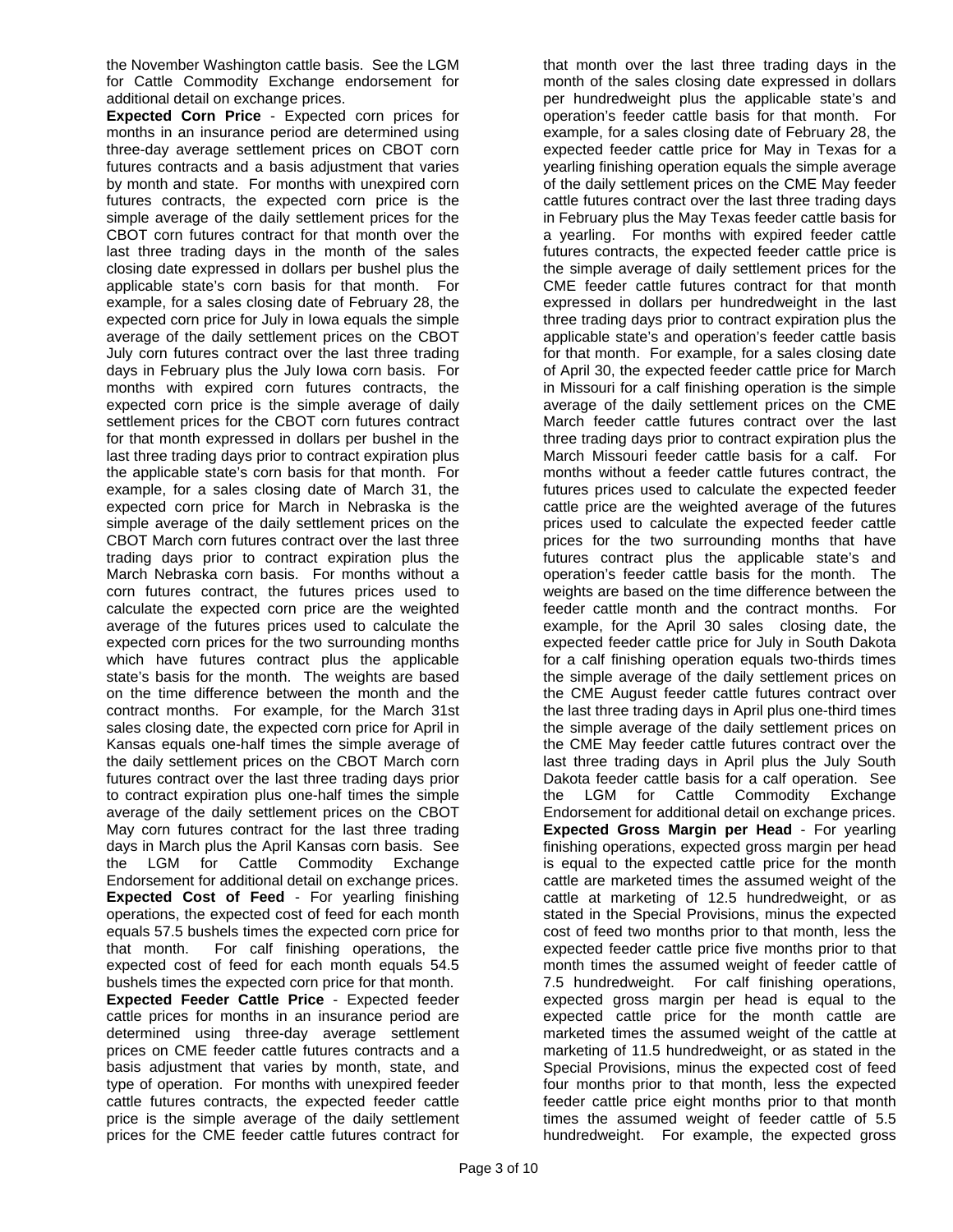margin per head for April for a yearling finishing **Sales Closing Date** - The last day of the sales period operation is the expected cattle price for April times by which your completed application and premium 12.5 hundredweight, less the expected cost of feed must be received by us. Also, the last date by which for February, less the expected feeder cattle price you may change your insurance coverage for an times 7.5 hundredweight. For a calf finishing insurance period. operation, expected gross margin per head for April is **Sales Period** - The period that begins on the last the expected cattle price for April times 11.5 business day of the month after validation of prices hundredweight, less the expected cost of feed for and rates and ends on the following day at 9:00 AM December of the previous year, less the expected central time. feeder cattle price for August of the previous year **Share** - The lesser of your percentage interest in the times 5.5 hundredweight. insured livestock as an owner at the time insurance

**Expected Gross Margin per Month** - The expected attaches and at the time of sale. Persons who lease gross margin per cattle multiplied by the target or hold some other interest in the livestock other than<br>marketings for each month of an insurance period. The same over are not considered to have a share in marketings for each month of an insurance period.

**Expected Total Gross Margin - The target the livestock.** marketings times the expected gross margin per head **Substantial Beneficial Interest** - An interest held by for each month of an insurance period and totaled. **a** person of at least 10 percent in the applicant or

**FCIC** - The Federal Crop Insurance Corporation, a insured. All spouses that reside in the household will wholly owned government corporation within USDA. be considered to have a substantial beneficial interest

**Feeder Cattle Basis** - State- and month-specific in the applicant or insured unless the spouse can estimates of differences between local feeder cattle **interprove prove that the cattle owned** are in a totally separate prices and CME feeder cattle futures prices. Yearling farming operation in accordance with FCIC finishing operations have a different feeder cattle **procedures** and the spouse derives no benefit from basis than do calf finishing operations. See the LGM be cattle feeding operation of the insured or for Cattle Commodity Exchange endorsement for the applicant. values of the feeder cattle basis for both types of **Summary of Insurance** - Our statement to you, operations. based upon your application, specifying the insured,

**Gross Margin Guarantee** - The gross margin **the cattle, the target marketings, the gross margin** guarantee for an insurance period is the expected guarantee, and the premium for an insurance period. total gross margin for an insurance period minus the **Target Marketings** - Your determination as to the deductible times the total of target marketings. The number of cattle you elect to insure in each month

**Insurance Period** - The 11-month period designated during the insurance period. You can only report the in the summary of insurance to which this policy is number of cattle in which you have a share. applicable. Cattle are not insurable in the first month **Target Marketings Report** - A report submitted by of any insurance period. See the LGM for Cattle you on our form showing for each month your target Commodity Exchange endorsement for additional marketings for that month. detail on insurance periods. **Termination Date** - The calendar date upon which

**Insured** - The person shown on the summary of your insurance ceases to be in effect because of insurance as the insured. This term does not extend nonpayment of any amount due us under the policy, to any other person having a share or interest in the including premium.<br>
animals (for example, a partnership, landlord, or any **UCM** - FCIC's Unde other person) unless also specifically indicated on the web site. This is a facility through which FCIC summary of insurance as the insured. The manages underwriting capacity for livestock.

**Marketing Report** - A report submitted by you on our **USDA** - The United States Department of Agriculture. form showing for each month your actual marketings<br>
of cattle insured under this policy. The marketing<br> **Void** - When the policy is considered not to have<br>
of cattle insured under this policy. The marketing<br> **Void** - When of cattle insured under this policy. The marketing report must be accompanied by copies of packer concealment, fraud, or misrepresentation.<br>
sales receipts that provide records of the actual **Yearling Finishing Operation** - A ty marketings shown on the marketing report.  $\qquad \qquad \qquad$  operation that purchases yearling steers and heifers

**Notice of Probable Loss** - Our notice to you of a and feeds them until slaughter. probable loss on your insured cattle. **2. Life of Policy, Cancellation and Termination** 

**Person** - An individual, partnership, association, (a) You can only purchase this plan of insurance corporation, estate, trust, or other legal entity. The matching a sales period, if:

consisting of these provisions, the Special Provisions, the RMA website. the summary of insurance, the Commodity Exchange (2) Underwriting capacity for this plan of Endorsement, and the applicable regulations insurance is available. published in 7 CFR Chapter IV. (b) LGM for Cattle will not be offered for a sales

**Premium** - The amount you owe us for this insurance **period** if the required data for establishing the coverage based on your target marketings in expected gross margins for each month of the accordance with section 5. insurance period are not available because

**RMA** - Risk Management Agency, an agency within futures did not trade, or were not able to continue USDA. trading at the end of the day (such as the price

prove that the cattle owned are in a totally separate

**UCM** - FCIC's Underwriting Capacity Manager (UCM)

Yearling Finishing Operation - A type of farm

- 
- **Policy** The agreement between you and us (1) The expected gross margins are available on
	-
	- moved the maximum allowed by the exchange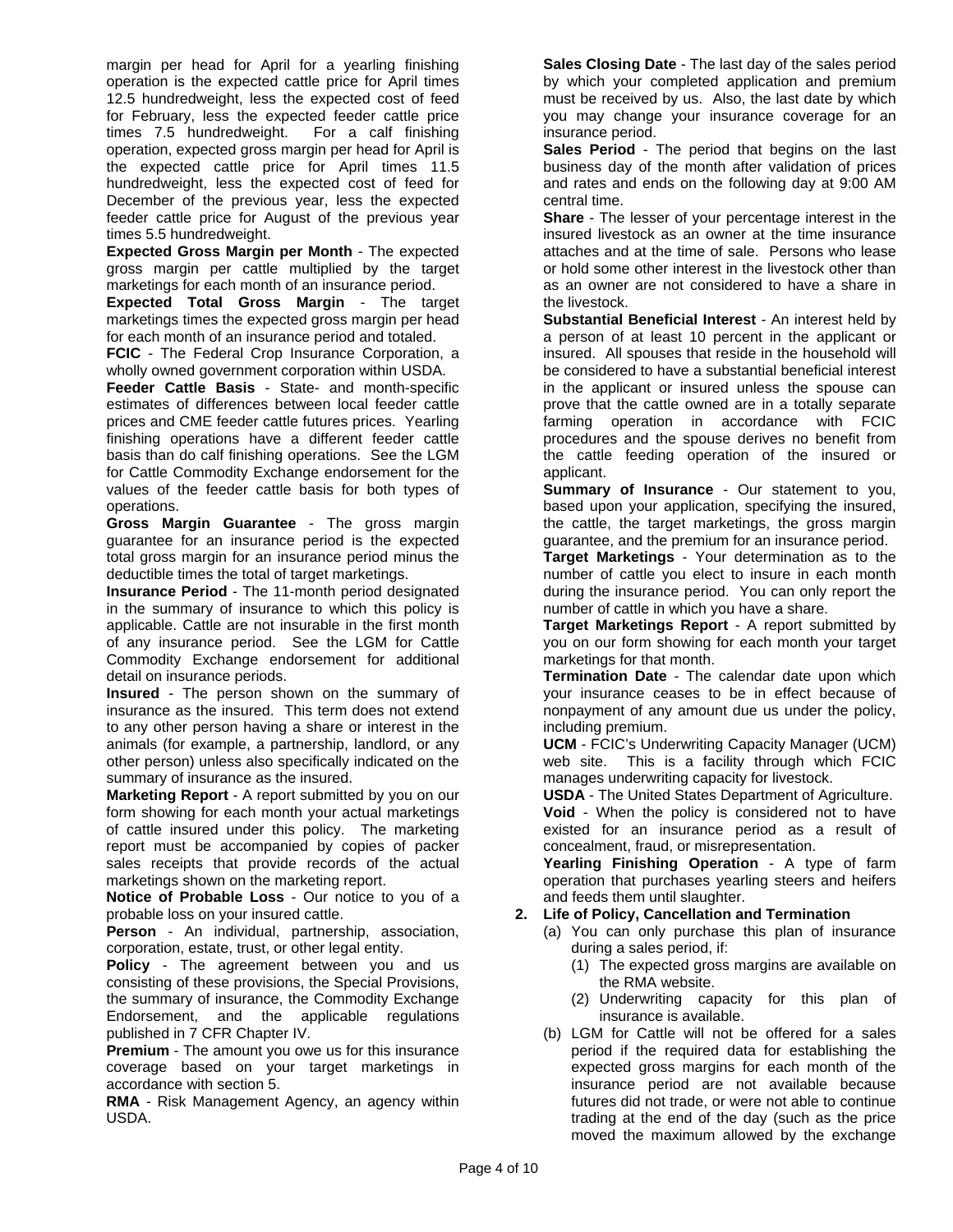and trading was suspended), for any day that the information is needed.

- (1) LGM for Cattle will not be offered if CME live cattle futures prices decline by the maximum allowed by the exchange two consecutive days during the time period for establishing the expected gross margins.
- (2) LGM for Cattle will not be offered if CME feeder cattle or CBOT corn futures prices increase by the maximum allowed by the exchanges two consecutive days during the time period for establishing the expected gross margins.
- (c) Your agent does not have authority to bind coverage under this policy. Coverage for the cattle described in the application will only become effective when we notify you in writing that your application has been accepted and approved by us and we issue a written summary of insurance to you.
	- (1) For subsequent insurance periods, coverage will only be effective if there is sufficient underwriting capacity and we issue a written summary of coverage to you.
	- (2) This policy will be available for sale only on days when FCIC's UCM web site is operational.
- (d) Coverage can be purchased from the time starting after the validation of prices and ending on the following day at 9:00 AM Central Time or as otherwise specified in the Special Provisions.
	- (1) Coverage is not available for purchase if expected gross margins are not available on the RMA website or may not be available in instances of a news report, announcement, or other event that occurs during or after trading hours that is believed by the Secretary of Agriculture or the Manager of RMA, or his designee, to result in market conditions significantly different than those used to rate the LGM for Cattle program.
	- (2) In these cases, coverage will no longer be offered for sale on the RMA Website. LGM for Cattle sales will resume, after a halting or suspension in sales, during the next scheduled sales period provided the market prices needed to establish expected gross margins can be obtained and the Secretary or designee determines there are no program integrity issues that preclude resumption of sales.
- date of each insurance period for which (e) The application must be completed by you and received by us not later than the sales closing insurance coverage is requested. See the LGM for Cattle Commodity Exchange Endorsement for additional information on sales closing dates.
- (f) Insurance coverage will not be provided if you are ineligible under the contract or under any federal statute or regulation or if you do not have a share in the livestock to be insured.
- (g) Your application must contain all the information required by us to complete the summary of insurance.
- (1) Applications that do not contain all social security numbers and employer identification numbers of the applicant and all social security numbers of individuals with a substantial beneficial interest in the applicant, as applicable, share, percent coverage level, target marketings, and any other material information required to insure the gross margin for the animals are not acceptable.
- (2) If an entity has an interest of more than 10 percent in the insured or applicant, the social security numbers of all individuals with a substantial beneficial interest in the entity must also be provided.
- (3) If we discover that a person with a substantial beneficial interest has failed to provide a social security number or the person with a substantial beneficial interest is ineligible, the application will not be accepted or no indemnity will be due for the insurance period for the cattle insured for which the social security numbers were not provided or the person was ineligible. Because no indemnity is due as a result of a breach of this policy, any premiums will still be owed.
- (h) This is a continuous policy, but will automatically terminate at the end of the pilot program.
- (i) After acceptance of the application, you may not cancel this policy for the initial insurance period.
	- (1) Thereafter, the policy will continue in force for each succeeding insurance period unless canceled or terminated.
	- (2) Either you or we may cancel this policy after the initial insurance period by providing written notice to the other on or before the cancellation date.
- (j) If any amount due, including a check returned for insufficient funds or overpayment, plus any accrued interest, is not paid, or an acceptable arrangement for payment is not made, on or before the termination date specified in these Basic Provisions or the date contained in any notice to you, the amount will be considered delinquent and your insurance coverage will terminate.
	- (1) Termination may affect your eligibility for benefits under other USDA programs.
	- (2) You will also be determined to be ineligible to participate in any crop insurance program authorized under the Act in accordance with 7 CFR part 400, subpart U.
		- (i) For unpaid premium resulting from a check returned for insufficient funds, the policy will terminate as of the sales closing date;
		- (ii) For other amounts due, the policy will terminate effective on the termination date immediately after the debt becomes delinquent;
		- (iii) Payment of premium with a check returned for insufficient funds may result in your ineligibility for participation in any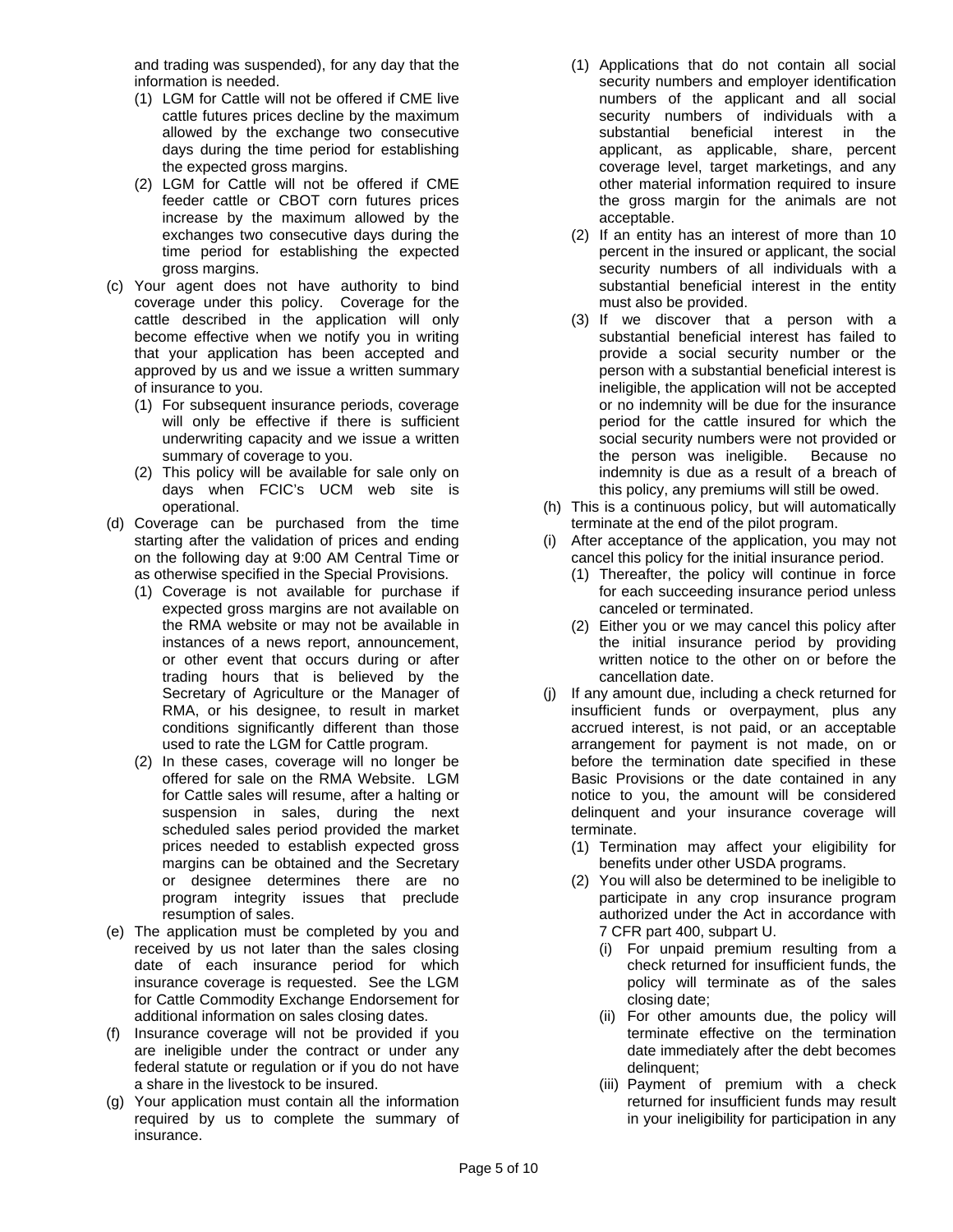program administered under the authority of the Act.

- (iv) Ineligibility for unpaid premium resulting from a check returned for insufficient funds or failure to timely pay other amounts due will be effective on:
	- (A) The date that a policy was terminated for the livestock for which you failed to pay premium and any related interest owed;
	- (B) The payment date contained in any notification of indebtedness for any overpaid indemnity, if you fail to pay the amount owed by such due date; or
	- (C) The termination date for the crop year prior to the crop year in which a scheduled payment is due under a payment agreement if you fail to pay the amount owed by any payment date in such payment agreement.
- (v) All other policies that are issued by us under the authority of the Act, including all crop insurance policies, will also terminate as of the next termination date contained in the applicable policy;
- (vi) A policy already in effect at the time you become ineligible will not be affected until the termination date for that policy, and if you are ineligible, you may not obtain any insurance under the Act for any crop or livestock until payment is made in full, you execute an agreement to repay the debt and make payments in accordance with the agreement, or you file a petition to have your debts discharged in bankruptcy (Dismissal of the bankruptcy petition before discharge will void all policies in effect retroactive to the date you were originally determined ineligible to participate and any indemnities paid subsequent to that date must be repaid.);
- (vii) If you execute an agreement to pay the debt and fail to make any scheduled payment:
	- (A) All your policies, including all crop insurance policies, will be terminated effective on the termination date for the crop year prior to the crop year in which you failed to make the scheduled payment and no indemnity will be due for that year;
	- (B)You will no longer be eligible to obtain insurance under the Act by execution of an agreement to pay the debt; and
	- (C)You will be ineligible for insurance under the Act until the debt is paid in full or you file a petition to discharge the debt in bankruptcy. Dismissal of the bankruptcy petition before discharge will void all policies in effect retroactive to the

date you were originally determined ineligible to participate and any payments and indemnities paid subsequent to that date must be repaid;

- (viii)Once the policy is terminated, it cannot be reinstated for the current crop year unless the termination was in error because you did not owe any amounts or you paid the amounts owed on or before the termination date;
- (ix) After you again become eligible for insurance under the Act, if you want to obtain coverage, you must reapply on or before the sales closing date for the crop or livestock (You cannot reapply for insurance in the crop year in which you became ineligible.); and
- (x) Any amount due us for any livestock or crop insured by us under the authority of the Act will be deducted from any indemnity due you for this or any other crop or livestock insured with us. If we deduct the amount due us from an indemnity, the date of payment for the purpose of this section will be the date you sign the properly executed claim for indemnity.
- (k) If you die, disappear, or are judicially declared incompetent, or if you are an entity other than an individual and such entity is dissolved, the policy will terminate as of the date of death, judicial declaration, or dissolution. If such event occurs after coverage begins for any insurance period, the policy will continue in force through the insurance period and terminate at the end of the insurance period and any indemnity will be paid to the person or persons determined to be beneficially entitled to the indemnity. The premium will be deducted from the indemnity or collected from the estate. Death of a partner in a partnership will dissolve the partnership unless the partnership agreement provides otherwise. If two or more persons having a joint interest are insured jointly, death of one of the persons will dissolve the joint entity.
- (l) Any insured may sign any document relative to this policy on behalf of any other insured covered by this policy, provided that the person has a properly executed power of attorney or other legally sufficient document authorizing such insured to act for other insureds.
- (m) We may cancel your policy if no premium is earned for three consecutive years.
- (n) The cancellation date is June 30 for all insurance periods.
- (o) The termination date for debt for the insurance period is the first day of the next month immediately following the sales closing date.

### **3. Insurance Coverages**

(a) Your gross margin guarantee, deductible amount, and maximum premium for the insurance period are as shown on your summary of insurance.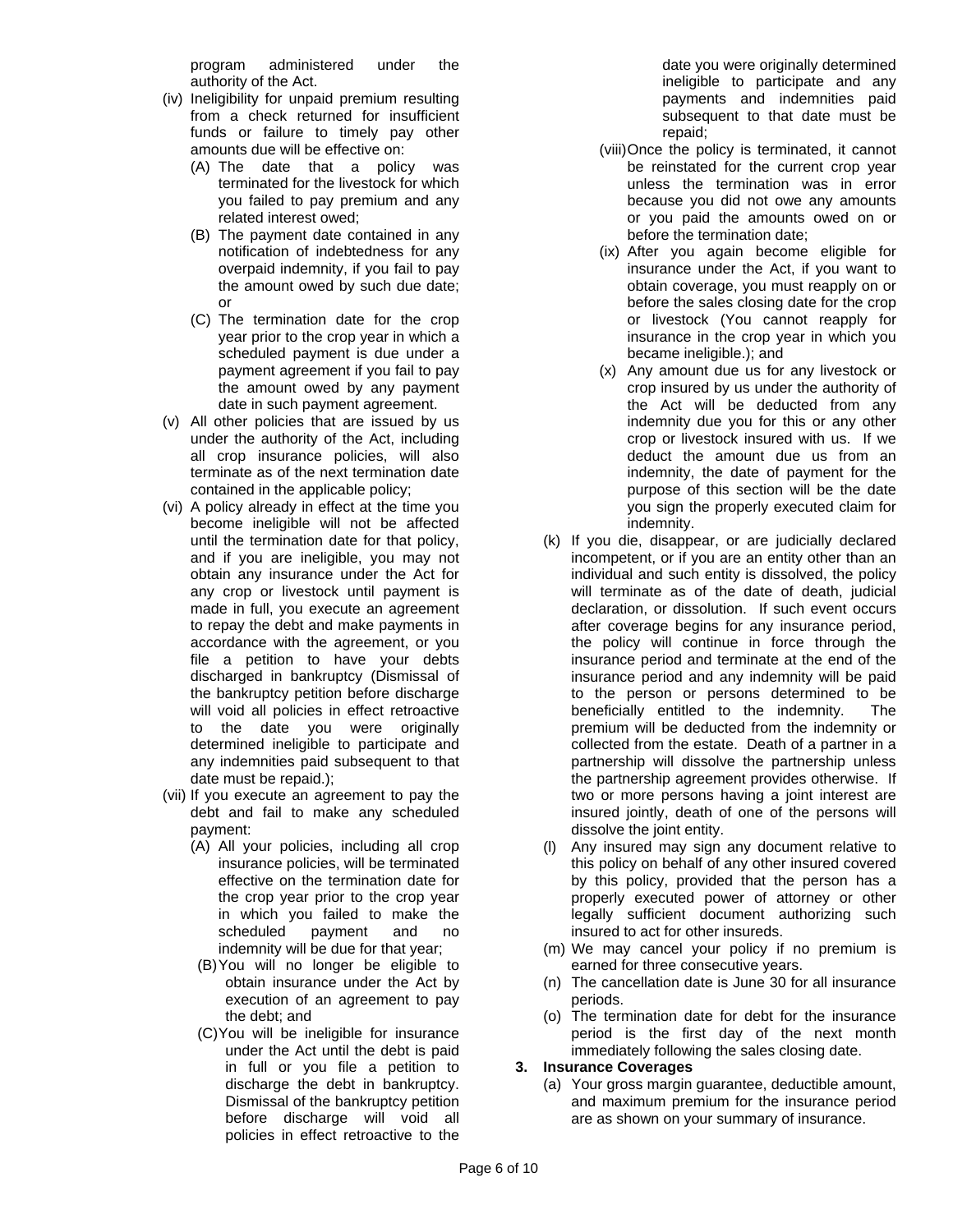- (b) You must select a deductible amount by sales closing date.
- (c) You may only select one deductible amount that is applicable for all target marketings.
- (d) Target marketings must be submitted on our form by the sales closing date for each insurance period in which you desire coverage. If target marketings are not submitted by the sales closing date, your target marketings for the insurance period will be zero.
- (e) Target marketings for any month of an insurance period cannot be greater than the approved target marketings for that insurance period. Your target marketings are due at the time of application in the initial insurance period and your target Marketings Report is due by the sales closing date in subsequent insurance periods.
- responsible for any premiums owed, if we find (f) No indemnity will be owed, but you will still be that your marketing report:
	- (1) Is not supported by written, verifiable records in accordance with the definition of marketing report; or
	- (2) Fails to accurately report actual marketings or other material information.
- (g) Under no circumstance will the total number of cattle insured exceed 5,000 head in any insurance period, or 10,000 head in any insurance year.
- (h) Sales of LGM for Cattle may be suspended for the next sales period if extraordinary events occur that interfere with the effective functioning of the corn, feeder cattle, or live cattle commodity markets as determine by FCIC. Evidence of such events may include, but is not limited to, consecutive limit down moves in the live cattle futures markets or consecutive limit up moves in the feeder cattle and/or corn futures markets.

# **4. Causes of Loss Covered**

This policy provides insurance only for the difference between the actual gross margin and the gross margin guarantee caused by unavoidable cause of loss, as required by the Act. This policy does not insure against the death or other loss or destruction of your cattle, or against any other loss or damage of any kind whatsoever.

# **5. Annual Premium**

The premium is earned and payable at the time coverage begins. The application will not be accepted if the premium is not paid in full at the time of application. In subsequent insurance periods, if the premium is not paid in full by the applicable sales closing date, your target marketings will be reduced to zero for each month of the insurance period and you will have no coverage for cattle under this policy. The premium amount is shown on your summary of coverage.

# **6. Insurance Period**

(a) Coverage begins on your cattle one full calendar month and one day following the sales closing date, provided premium for the coverage has been paid in full. For example for the contract with a sales closing date of January 31, coverage will begin on March 1.

- (b) Coverage ends at the earliest of:
	- (1) The last month of the insurance period in which you have target marketings;
	- (2) As otherwise specified in the policy.
	- (3) If the end date is on a Saturday, Sunday, or federal holiday, or, if for any reason the relevant report is not available to us for that day or any other day of the ending period, then the actual ending value will be based on the most recent reports made prior to that date.

# **7. Determining Indemnities**

- (a) In the case of a payable loss on insured cattle, we will send you a notice of probable loss approximately ten days after all actual gross margins applicable for the insurance period are released by RMA. You must submit a marketing report within 15 days of your receipt of the notice of probable loss.
- (b) In the event of loss covered by this policy, we will settle your claim by subtracting the actual total gross margin from the gross margin guarantee. If the result is greater than zero, an indemnity will be paid. Under no circumstances will the indemnity be greater than your total target marketings multiplied by the three day average CME live cattle futures price established at the beginning of the insurance period multiplied by the assumed weight of the cattle.
- (c) In the event that the total of actual marketings are less than 75 percent of the total of targeted marketings for the insurance period, indemnities will be reduced by the percentage by which the total of actual marketings for the insurance period fell below the total of targeted marketings for the period.

# **8. Conformity to Food Security Act**

Although your violation of a number of federal statutes, including the Act, may cause cancellation or termination of the policy or may cause the policy to become void, you should be specifically aware that your policy will be canceled if you are determined to be ineligible to receive benefits under the Act due to violation of the controlled substance provisions (title XVII) of the Food Security Act of 1985 (Pub. L. 99- 198) and the regulations published at 7 CFR part 400, subpart F. Your policy will be canceled if you are determined, by the appropriate agency, to be in violation of these provisions. We will recover any and all monies paid to you or received by you during your period of ineligibility, and your premium will be refunded, less a reasonable amount for expenses and handling not to exceed 24.5 percent of the total premium.

# **9. Amounts Due Us**

- (a) Interest will start to accrue on the sales closing day date if the check for premium is returned for insufficient funds at the rate of 1.25 percent simple interest per calendar month, or any portion thereof, on any unpaid amount due us.
- (b) For the purpose of any other amounts due us, such as repayment of indemnities found not to have been earned, interest will start to accrue on the date that notice is issued to you for the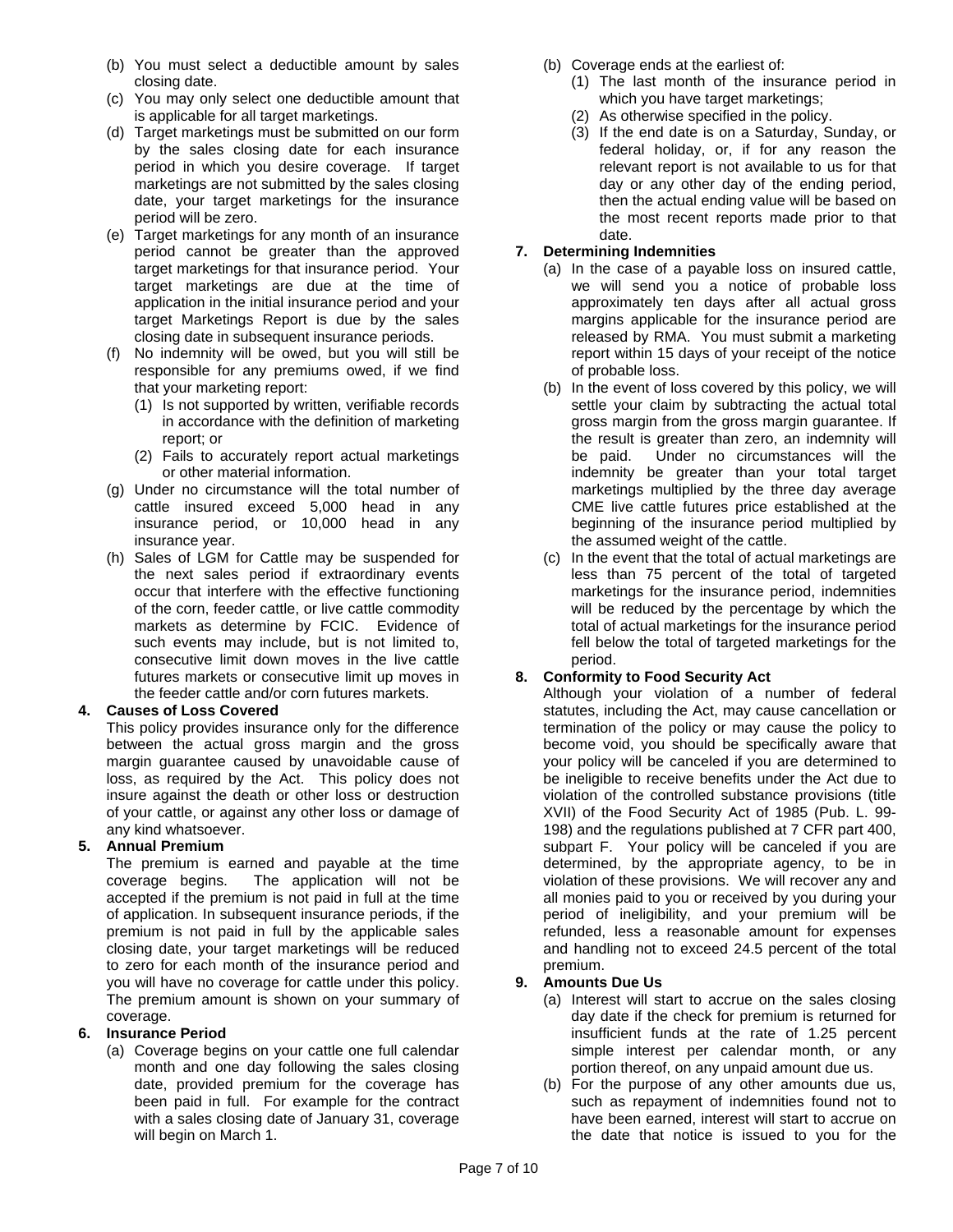collection of the unearned amount. Amounts found due under this paragraph will not be charged interest if payment is made within 30 days of issuance of the notice by us. The amount will be considered delinquent if not paid within 30 days of the date the notice is issued by us.

- (c) All amounts paid will be applied first to expenses of collection, if any, second, to the reduction of accrued interest, and then to the reduction of the principal balance.
- (d) If we determine that it is necessary to contract with a collection agency or to employ an attorney to assist in collection, you agree to pay all the expenses of collection.
- (e) Amounts owed to us by you may be collected in part through administrative offset from payments you receive from United States government agencies in accordance with 31 U.S.C. Chapter 37.

# **10. Legal Action Against Us**

- (a) You may not bring legal action against us unless you have complied with all the policy provisions.
- do so within 12 months after denial of your claim. (b) If you do take legal action against us, you must Suit must be brought in accordance with the provisions of 7 U.S.C. 1508(j).
- (c) Under no circumstances will we be liable for the payment of damages (compensatory, punitive, or other), attorneys' fees, or other charges in connection with any claim for indemnity, whether we approve or disapprove such claim.

# **11. Payment and Interest Limitations**

We will pay simple interest computed on the net indemnity ultimately found to be due by us or by a final judgment of a court of competent jurisdiction, from and including the 61st day after the date you sign, date, and submit to us the properly completed marketing report. Interest will be paid only if the reason for our failure to timely pay is **NOT** due to your failure to provide information or other material necessary for the computation or payment of the indemnity. The interest rate will be that established by the Secretary of the Treasury under section 12 of the Contract Disputes Act of 1978 (41 U.S.C. 611) and published in the Federal Register semiannually on or about January 1 and July 1 of each year, and may vary with each publication.

# **12. Concealment, Misrepresentation, or Fraud**

- (a) If you have falsely or fraudulently concealed the fact that you are ineligible to receive benefits under the Act or if you or anyone assisting you has concealed or misrepresented any material fact relating to this policy:
	- (1) This policy will be void for each insurance period in which the concealment, fraud, or misrepresentation occurred; and
	- (2) You may be subject to remedial sanctions in accordance with 7 U.S.C. 1515(h) and 7 CFR part 400, subpart R.
- (b) Voidance of this policy will result in you having to reimburse all indemnities paid for the insurance period.
- (c) Voidance will be effective on the first day of the insurance period for the crop year in which the act occurred and will not affect the policy for subsequent insurance periods unless a violation of this section also occurred in such insurance periods.
- (d) Even though this policy is void, you will still be required to pay 24.5 percent of the total premium due under the policy to offset costs incurred by us in the service of this policy.

# **13. Transfer of Coverage and Right to Indemnity**

If you transfer any number of your cattle during the insurance period, you may transfer your coverage rights, if the transferee is eligible for crop or livestock insurance. We will not be liable for any more than the liability determined in accordance with your policy that existed before the transfer occurred. The transfer of coverage rights must be on our form and will not be effective until approved by us in writing. Both you and the transferee are jointly and severally liable for the payment of the premium. The transferee has all rights and responsibilities under this policy consistent with the transferee's interest. If the transferee is not eligible for livestock insurance for any reason, and the transfer occurs before the final 30 days of the insurance period, then the transferred portion of the coverage will be terminated and no premium for that portion will be refunded.

# **14. Assignment of Indemnity**

You may assign to another party your right to an indemnity for the insurance period. The assignment must be on our form and will not be effective until approved in writing by us. The assignee will have the right to submit all loss notices and forms as required by the policy. If you have suffered a loss from an insurable cause and fail to file a marketing report within 15 days after you receive a notice of probable loss, the assignee may submit the marketing report not later than 15 days after the 15-day period has expired. We will honor the terms of the assignment only if we can accurately determine the amount of the claim. However, no action will lie against us for failure to do so.

### **15. Subrogation (Recovery of Loss from a Third Party)**

Since you may be able to recover all or a part of your loss from someone other than us, you must do all you can to preserve this right. If you recover any funds from someone else, you must repay to us the amount you receive from us, not to exceed the amount of indemnity we paid to you. If we pay you for your loss, your right to recovery will, at our option, belong to us. If we recover more than we paid you plus our expenses, the excess will be paid to you.

### **16. Descriptive Headings**

The descriptive headings of the various policy provisions are formulated for convenience only and are not intended to affect the construction or meaning of any of the policy provisions.

### **17. Notices**

(a) All notices required to be given by you must be in writing and received by the insurance agent identified in your application within the designated time unless otherwise provided by the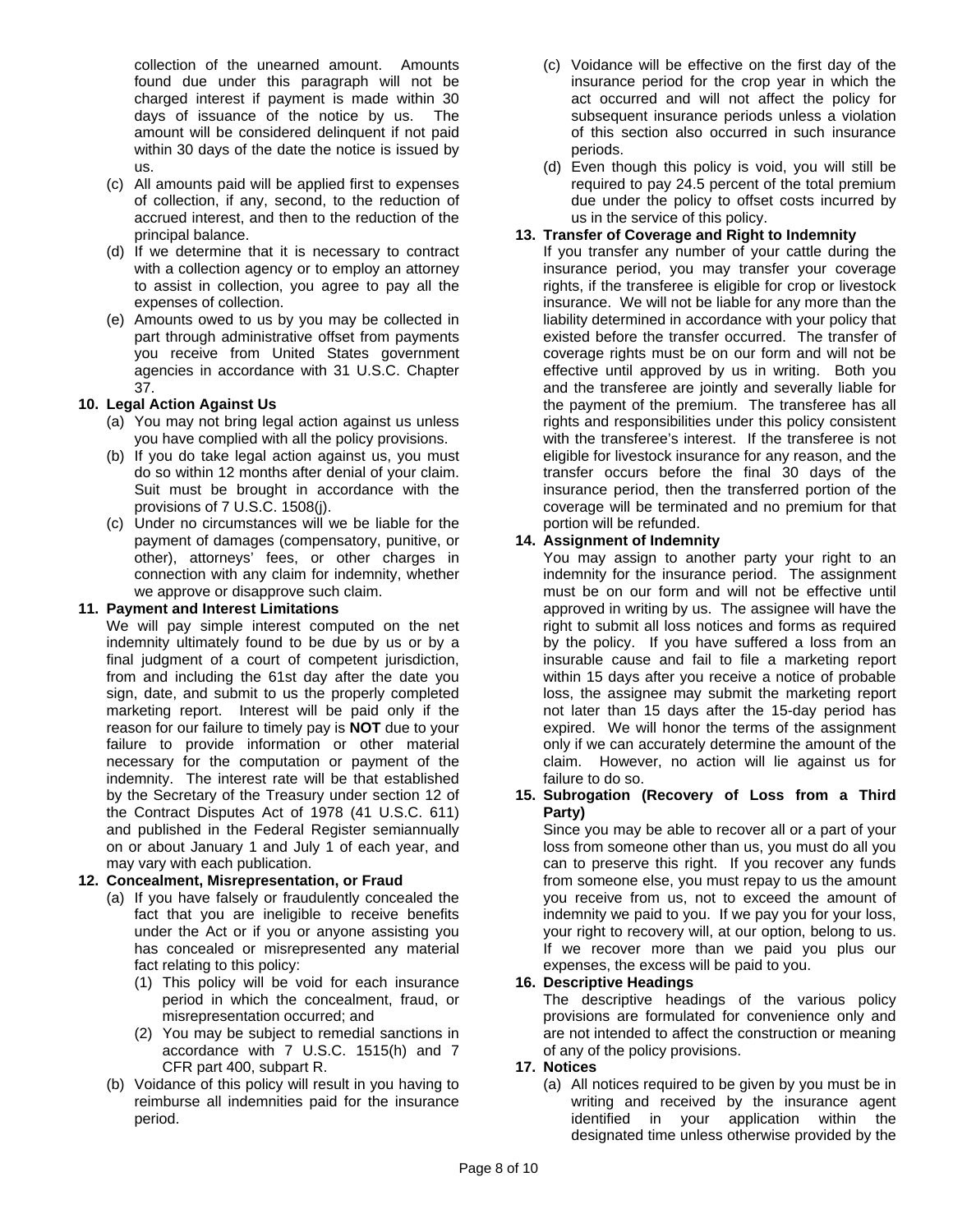notice requirement. Notices required to be given immediately may be by telephone or in person and confirmed in writing. Time of the notice will be determined by the time of our receipt of the written notice. If the date by which you are required to submit a report or notice falls on Saturday, Sunday, or a federal holiday, or if your agent's office is, for any reason, not open for business on the date you are required to submit such notice or report, such notice or report must be submitted on the next business day.

(b) All notices and communications required to be sent by us to you will be mailed to the address contained in the summary of insurance. Notice sent to such address will be conclusively presumed to have been received by you. You should advise us immediately of any change of address.

# **18. Applicability of State and Local Statutes**

If the provisions of this policy conflict with statutes of the state or locality in which this policy is issued, the policy provisions will prevail. State and local laws and regulations in conflict with federal statutes or regulations do not apply to this policy.

# **19. Other Insurance**

You must not obtain any other livestock insurance issued under the authority of the Act on the insured cattle. If we determine that more than one policy on the cattle is intentional, you may be subject to the sanctions authorized under this policy, the Act, or any other applicable statute. If we determine that the violation was not intentional, the policy with the earliest date of application will be in force and all other policies will be void. Nothing in this paragraph prevents you from obtaining other insurance not issued under the Act.

- **20. Access to Insured Cattle and Records, and Record Retention** 
	- (a) We, and any employee of USDA, reserve the right to examine the insured cattle, and all records relating to the feeding, finishing, and sale of the cattle as often as we reasonably require during the record retention period.
	- (b) For three years after the end of the insurance period, you must retain, and provide upon our request, or the request of any USDA employee, complete records of the purchase, feeding, shipment, sale, or other disposition of all the insured cattle. This requirement also applies to the records to establish the basis for the marketing report for each insurance period. You must also provide upon our request, or the request of any USDA employee, separate records showing the same information from any cattle not insured. We may extend the record retention period beyond three years by notifying you of such extension in writing. Your failure to keep and maintain such records will result in no indemnity being due and since the denial of indemnity is based on a breach of the policy for the insurance period, you will still be required to pay all premiums owed.
- (c) Any person designated by us, and any employee of USDA, will, at any time during the record retention period, have access:
	- (1) To any records relating to this insurance at any location where such records may be found or maintained; and
	- (2) To the farm.
- (d) By applying for insurance under the authority of the Act or by continuing insurance for which you previously applied, you authorize us, or any person acting for us, to obtain records relating to the insured cattle from any person who may have custody of those records including, but not limited to, packers, banks, shippers, sale barns, terminals, cooperatives, associations, and accountants. You must assist us in obtaining all records which we request from third parties.

# **21. Arbitration**

- Arbitration Association (AAA). Notwithstanding any (a) Any dispute regarding a determination arising out of or relating to this policy will be resolved in accordance with the rules of the American provisions in the rules of the AAA to the contrary, the arbitrator's decision is not binding on you or us and is subject to judicial review under the same standards as a decision rendered by the National Appeals Division.
- (b) The initiation of arbitration proceedings must occur within 12 months of the date of the denial of the claim, including disputes regarding the amount of the claim.
- (c) Failure to agree with any factual determination made by FCIC must be resolved through the FCIC appeal provisions published at 7 CFR part 11.
- (d) No award determined by arbitration or appeal can exceed the amount of liability established or which should have been established under the policy.

# **22. Contract Changes**

- (a) We may change the terms of your coverage under this policy from year to year.
- (b) Any changes in policy provisions, price elections, amounts of insurance, premium rates, and program dates will be provided by us to your crop insurance agent not later than the contract change date. You may view the documents or request copies from your crop insurance agent.
- (c) You will be notified, in writing, of changes to the Basic Provisions and Special Provisions not later than 30 days prior to the cancellation date. Acceptance of changes will be conclusively presumed in the absence of notice from you to change or cancel your insurance coverage.
- (d) The contract change date is April 30.

# **23. Multiple Government Benefits**

- (a) If you are eligible to receive an indemnity under this policy and are also eligible to receive benefits for the same loss under any other USDA program, you may receive benefits under both programs, unless specifically limited by the insurance contract or by law.
- (b) The total amount received from all such sources may not exceed the amount of your actual loss.